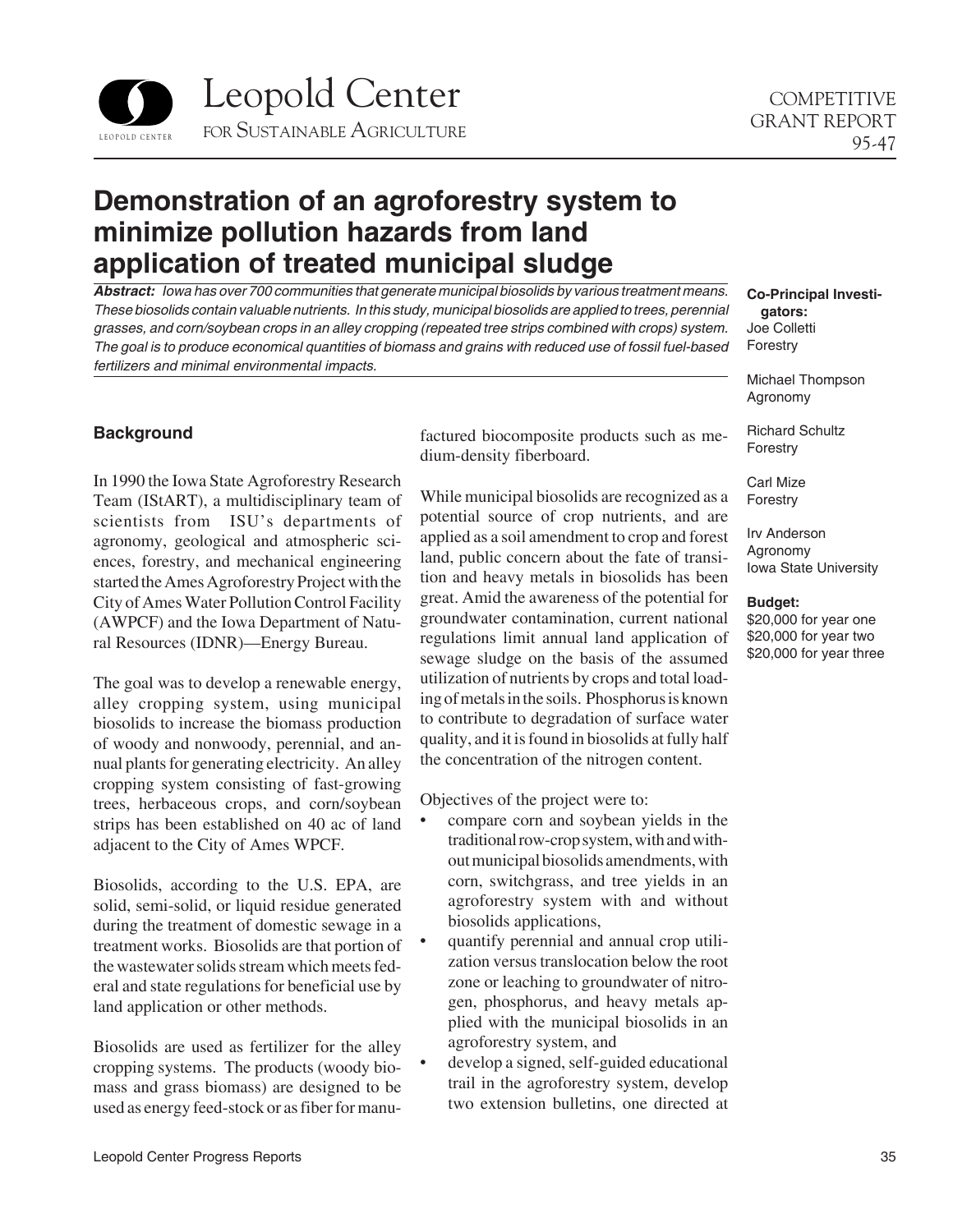farmers and one a municipal managers, and hold two field days at the project site, one directed at farmers and one at municipal managers.

### **Approach and methods**

*Design*. Six replications of alley crops of trees, herbaceous biomass, and crops were planted from 1990 to 1992. Two replicates located together along a 1200 A long strip are subdivided into three equally long plots which are assigned three different biosolids application rates. Zero (0) X is the control with no biosolids applied, 1X stands for application of approximately 150 lbs/ac/yr of available nitrogen, and 2X is twice the 1X rate.

Within each replication are three sets of closely planted rows of hybrid poplar trees. Each replication contains three non-tree crops; switchgrass (reed canarygrass in replications 5 and 6), corn, and soybean. The woody biomass and the herbaceous biomass or crops are planted alternately within each replication.

*Corn and soybean yields in the alley cropping system.* In 1995, within replications 1 and 2 where the oldest and tallest poplar trees were, test plots for corn and soybean yields within and across the alleys were established. The crop yield test plots were in the 0X and 2X **Typical layout of tree** treatment plots. The corn and soybean yields *strips and crop alleys* were taken to assess the impact of the trees in *for a replication.* terms of shade and root competition on the annual crops. In 1996, the focus shifted to determination of the microclimatic impacts within and across the tree and crop alleys. Crop yields were to be taken as in 1995 but, due to a miscommunication with the farmer, all alleys were harvested before the researchers were able to obtain corn and soybean measurements.

In 1997, soybean yields were sampled in replications 1 and 2. The farmer who worked the land and the City of Ames decided to plant only soybeans in all replications because of the very strong market prices for beans.

*Microclimatic variations in the alley cropping system.* Crop yield data from 1995 show a classic curvilinear response in the alley cropping systems across the alley with a maximum corn or soybean yield in the center rows and a minimum at the edges close to the trees. The literature has suggested that this could be the result of root competition between the trees and the crops or reduction of light nearest the trees resulting in lower photosynthetic activity and biomass production.

*Economics of the alley cropping system.* An economic model was developed that includes market products, and assumes constant prices and costs only for the biosolids biomass agroforestry system. Thus, extra market benefits such as wildlife value, and benefits associated with producing renewable energy crops are not included in this study.

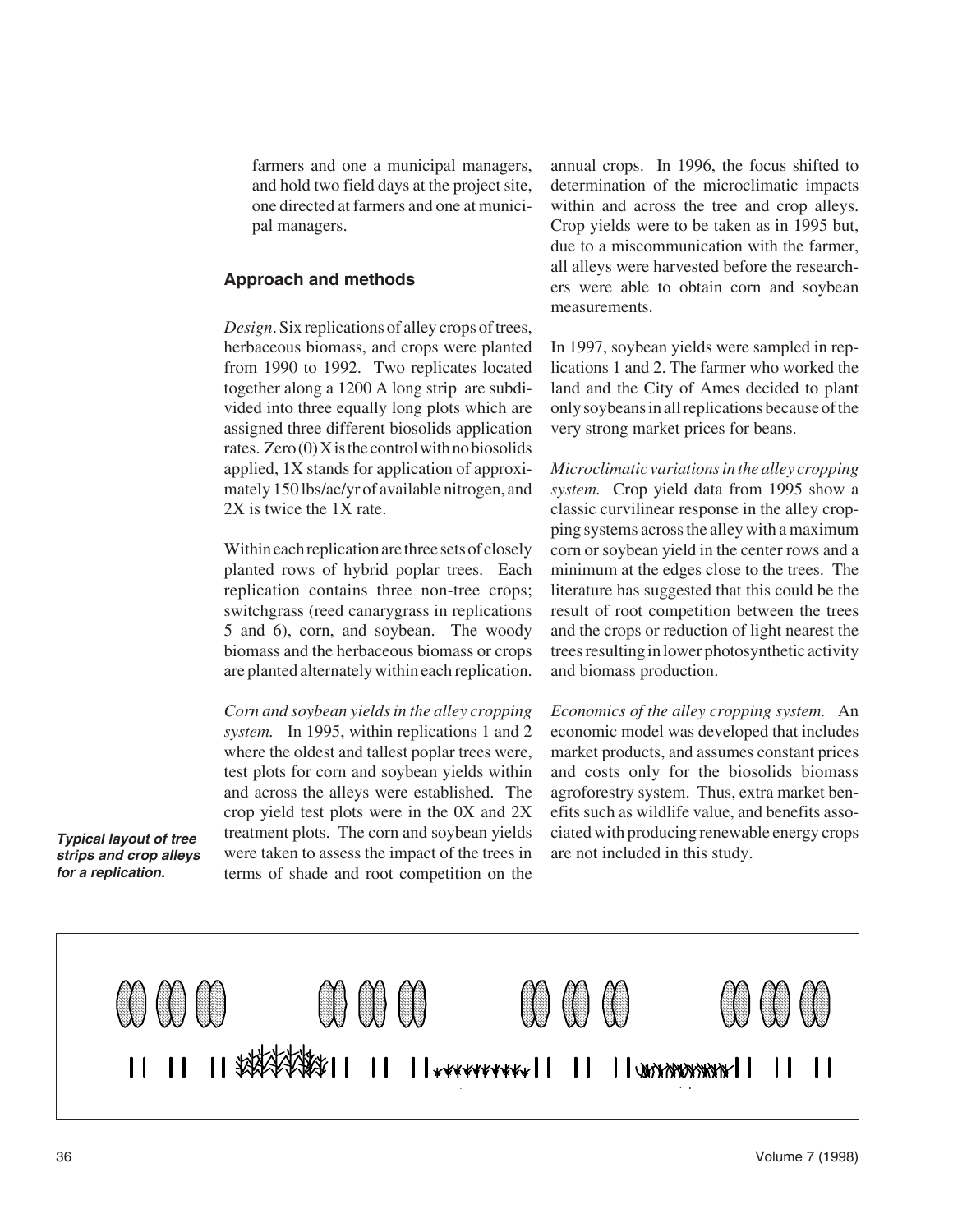

Twelve agroforestry designs of hybrid poplar, switchgrass, reed canarygrass, and soybean following corn at four different rotation lengths (seven to ten years) for the trees were evaluated. The study and continuing research will select the best system in terms of annual equivalent value, and do sensitivity analyses on the system.

Three basic agroforestry systems were compared:

- hybrid poplar with reed canarygrass
- hybrid poplar with switchgrass
- hybrid poplar with corn/soybean

Four rotation ages (the interval length for production of woody biomass) were considered. For each of the three basic agroforestry systems four rotation age variants were applied: 7,8,9, or 10 years. Twelve models were evaluated in terms of annual equivalent value (AEV), the net return per acre per year from each model.

*Effects of biosolids amendments on total phosphorus in soil and water.* Accumulation of phosphorus (P) in soil drainage waters in response to biosolids application has been reported in this study. When the biosolids application rate is based on the potentially available nitrogen in the sludge biosolids, the total P applied is generally much greater than the crop needs. Once soil P levels become excessive, the potential for P loss in runoff and drainage water could be a disadvantage greater than any agronomic or biomass benefit.

Researchers here studied the mobility of P derived from surface-applied municipal biosolids in the soil, to observe the effect of biosolids amendment on P in the mobile soil water, and to examine if P would threaten groundwater after biosolids are applied to a soil with high soil total P.

Four replications of three treatments were studied. The three biosolids target application rates were control (zero pounds of N per acre

**In 1997, the crop fields to the north (bottom of picture) and east (left) were planted with soybeans as well all alleys in Replications 1 and 2 and the easternmost alleys in Replications 3 and 4 shown on the right**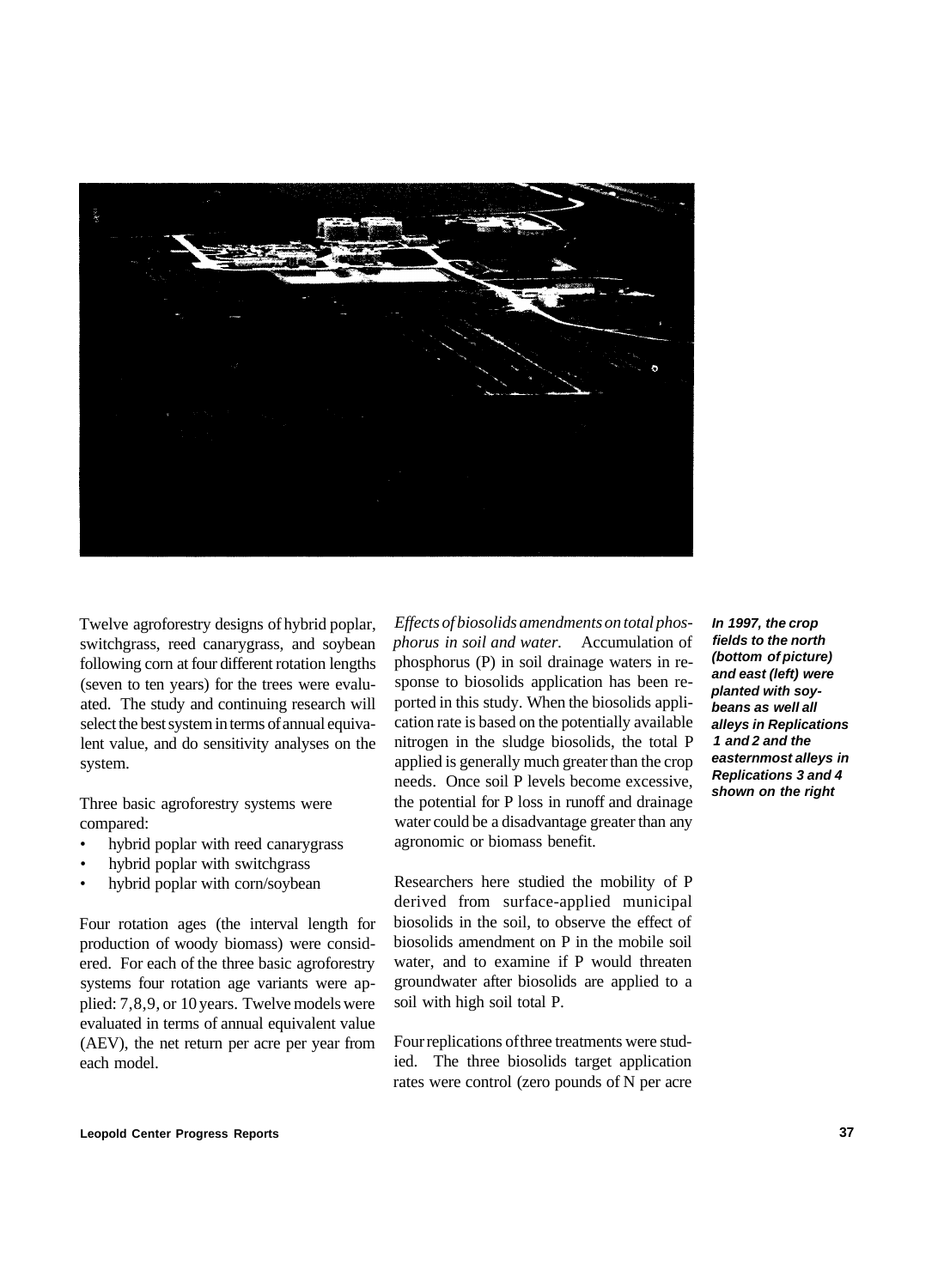per year), low (about 150 lbs. per acre per year) and high (twice the low rate). The biosolids rates are based on the plant uptake of nitrogen. Actual application rates averaged 107 and 196 lb available N/A/year for the 1X and 2X biosolids treatments, respectively. The biosolids were surface-applied to the poplar trees and switchgrass plots.

Soils were sampled each fall at depths of 0 to 2 and 2 to 10 in. Soil samples were composited from four grid-point locations in each plot and checked for organic carbon and total nitrogen, pH, phosphorus, and four trace metals.

*Trace metals in biosolids-amended soils under perennial crops.* High levels of trace metals in sewage biosolids could be detrimental to vegetation as well as to human and animal health. This research was conducted to examine the effects of biosolids application on accumulation of trace metals in soils under the herbaceous and woody biomass crops (switchgrass and poplar hybrid) at the Ames Water Pollution Control facility.

Ames biosolids do not contain high concentrations of trace metals. A typical analysis is: lead, 0.015%; copper, 0.070%; nickel, 0.004%; and zinc, 0.089%. These concentra-

Soybeans 圏 0X Biosolids □ 2X Biosolids 60 Yleid (Bu/Ac) 40 20  $\overline{3}$ 5 6 7 8 9 10 11 12 13 14 15 16 17 Row Number (East to West) Corn 0X Biosolids □ 2X Blosolids 150 Yield (Bu/Ac) 100 50  $\overline{2}$  $3 \quad 4$ 5 6 7 8 9 10 11 12 13 14 15 16 17 Row Number (East to West)

tions are well below the current regulatory concentration limits for application of Class II biosolids.

*Educational activities.* An informational kiosk was built and placed near the main administration building at the AWPCF. A 12- to 15-panel poster was developed to explain the project at field days and open houses. A ten- to 12 station self-guided trail was created along with a pamphlet to allow visitors to understand the agroforestry system, the use of biosolids, and the expected benefits from the study. Field days, sponsored tours, and on-demand site visits have been held.

### **Results and discussion**

*Corn yields in the alley cropping system.* In 1995, the corn crop yield from the unsheltered eastern field was 132 bu/acre, whereas corn yield in replications 1 and 2 from the 1X treatment plots was 115 bu/acre, and for the 2X treatment plots 120 bu/acre. Because of different varieties planted and crop management tactics by the farmer, this is not a direct comparison and serves only to suggest that corn yield in the alley cropping system may be reduced by about 10 to 15 percent.

The 1997 crop yields for corn and soybean from unsheltered fields to the east and north of the alley cropping system were 132 bu/acre and 47 bu/acre, respectively. The corn field received about 1X application of biosolids whereas the soybean plot received an application of potassium (KCI) to achieve a desired macronutrient level.

*Soybean yields in the alley cropping system.*  In 1995, the soybean production in replications 1 and 2 averaged 41 bu/acre. The yield from the 0X (control) treatment plots was greater at 44 bu/acre than the 38 bu/acre from the 2X biosolids application plots. For soybeans in 1995, the alley yields were 20 to 33 percent lower compared with the southern

*Soybean and corn yields as influenced by proximity to the tree alley in Replications 1 and 2 for the 1995 crop year.*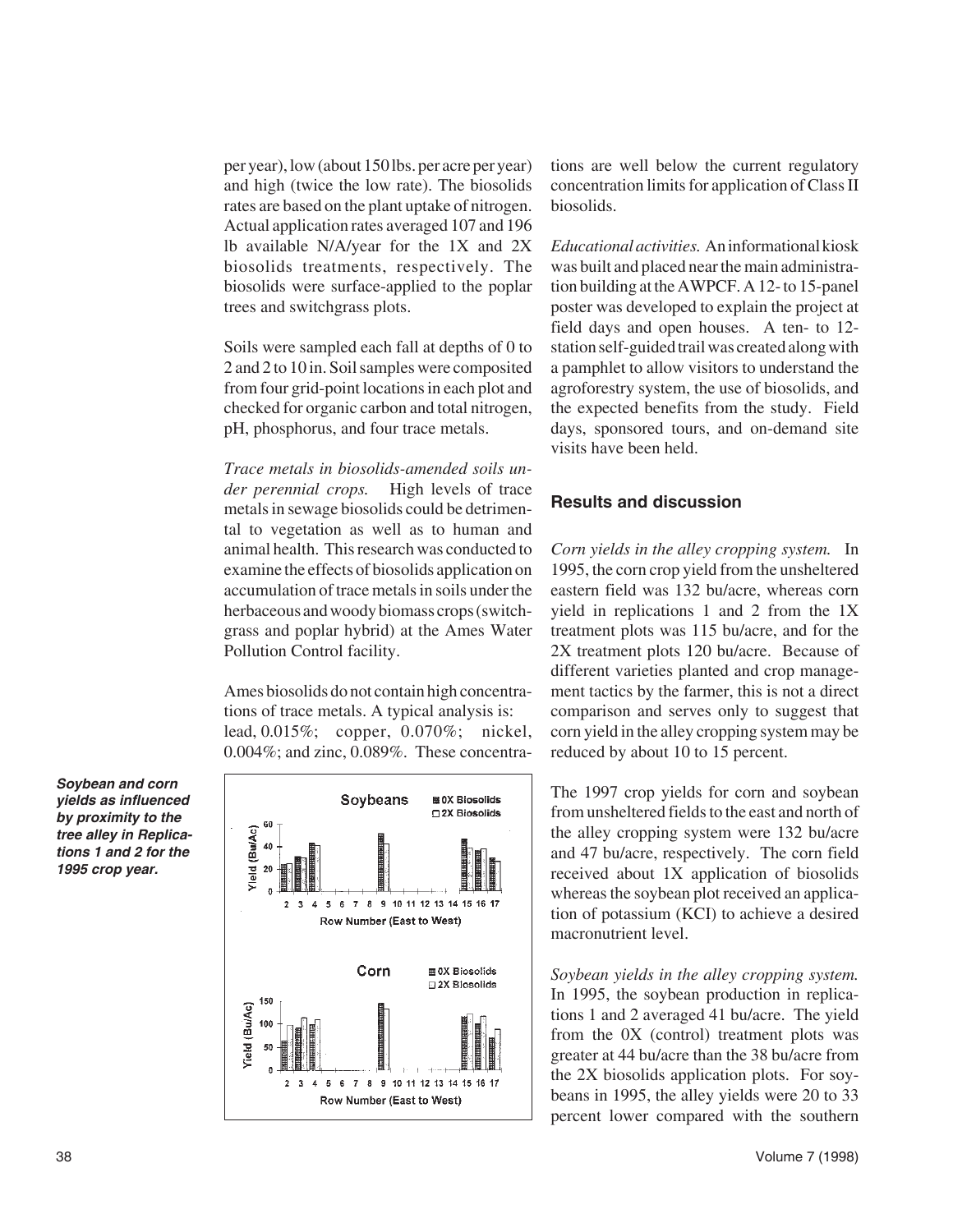

**control**  control mid <del>drat</del>

*biosolids-treated corn crop in a four-year old*  **time** *alley-cropping system. Solar radiation just above the canopy of an open-field corn crop and above the canopy of the 1X* 

unsheltered soybean field. The greatest yields were in the center rows and the lowest yields occurred in the outside rows near the trees.

In 1997, the soybean yields in replications 1 through 4 were determined in the 0X and 2X treatment plots. Two alleys in each replication, except on replications 1 and 2, were sampled. The eastern-most alley in replication 1 and 2 was converted from switchgrass to soybean in spring 1997 and soybean production was affected by the residual switchgrass plants and sod. Mean grain yields for the 0X plots (39 bu/acre) were greater than those from the 2X plots at 34 bu/acre. Yields were greater in the center row and lower in the outer rows.

*Microclimatic variation in the alley cropping system.* Based on preliminary data in 1996, there were no significant differences in the microclimatic variables between the biosolids treatments within the alleys. This is expected as only canopy surface conditions were monitored and only slight differences in crop height existed at the time of the measurement.

There were significant differences in solar radiation between the alley treatments and the open-field control. The preliminary results showed strong trends which help explain the differences in yield and which could be used to help determine the optimum width of the alleys to maximize crop production.

Wind, temperature, and humidity show only average differences between the alley and the open-field control plots. Wind speed in the top of the canopy of open-field plots was most often higher than in the alley. The humidity in the upper canopy of the open-field control plots was higher early in the morning, but there were no differences between the two treatments in humidity during the rest of the day. Average temperatures in the top of the crop canopies were higher in the open-field control for most of the day. During the peak of solar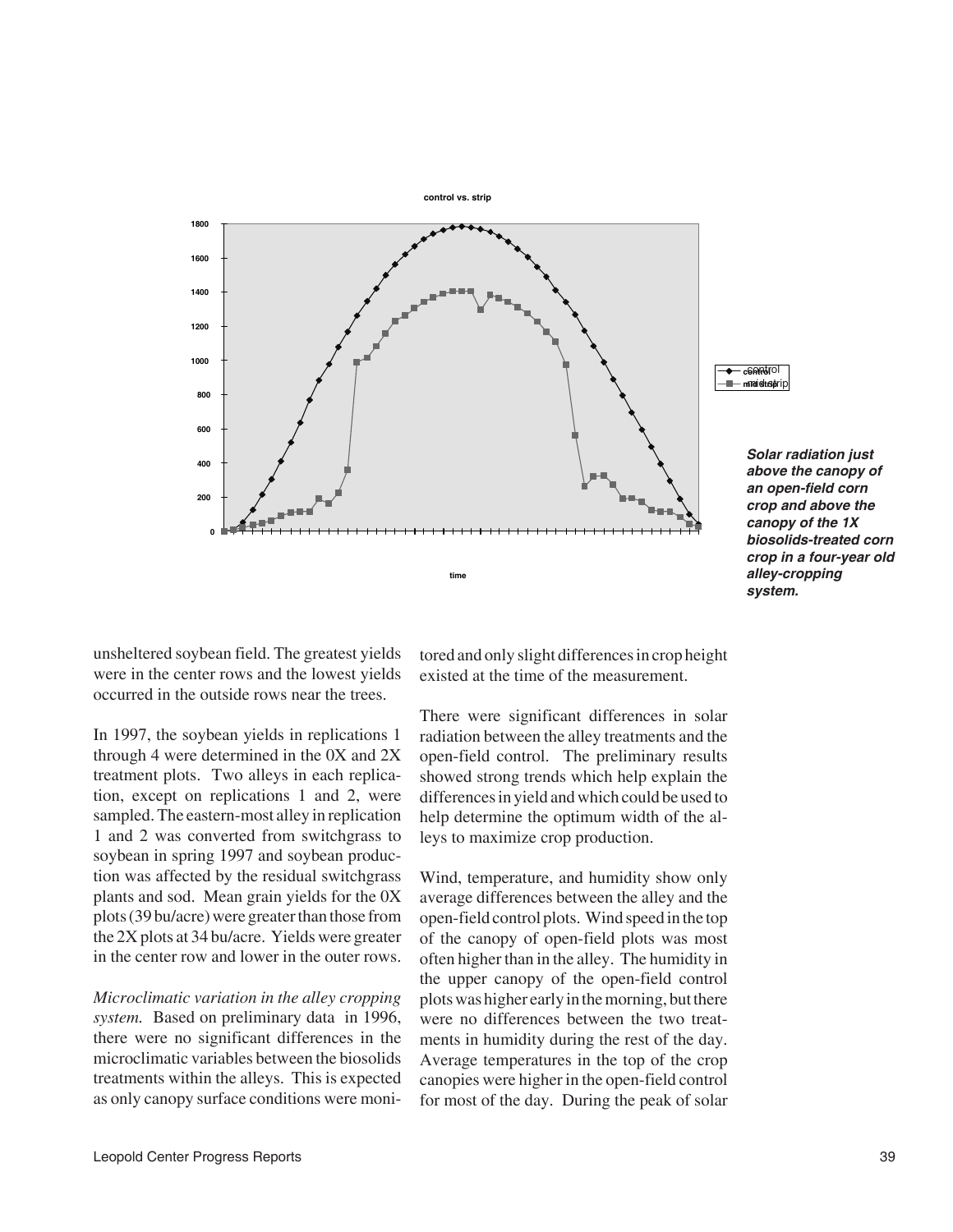radiation, from about noon to 4 pm, temperatures did not differ between the two treatments. Solar radiation differences in the open field control canopy and the alley canopy were significantly different. Even with the benefits of higher humidities and lower wind and temperatures, however, the shorter period of radiation inputs resulted in yield reductions for the alley crops.

*Soil quality.* Concentrations of organic carbon and N were greater at the soil surface than in the subsurface zone. As the rate of biosolids application increased, the difference in surface and subsurface concentrations of C, N, and P increased. In the 0 to 2 inch zone, the total P contents were greater than those at the 2 to 10 inch zone of plots with biosolids application, but no consistent differences were found in total phosphorus with depth in plots where no biosolids were applied. The amounts

of extractable nitrate-N were positively correlated with the levels of biosolids application.

*Total soil phosphorus.* After five years of biosolids amendment, total P in the soil of the poplar plots was significantly different between any two of the three treatments at the 0 to 2 inch depth. At the 2 to 10 inch depth of the poplar plots, total P was significantly different between the control and high-rate applications. Biosolids amendments to the switchgrass plots were stopped after 1993, but total P was still significantly different between any two of the three treatments at the 0 to 2 inch depth of soils sampled in 1995. At the subsurface depths, there was no difference in soil total P among the three treatments of the switchgrass plots. This was in contrast to the poplar plots were continuous, heavy biosolids amendments resulted in some transport of P below the 2-inch depth.



**Harvesting corn in October 1995 in the ailey in Replications 1 and 2. Note the height variation on the eastern half of the rows within the alley.** 

**40 Volume 7 (1998)**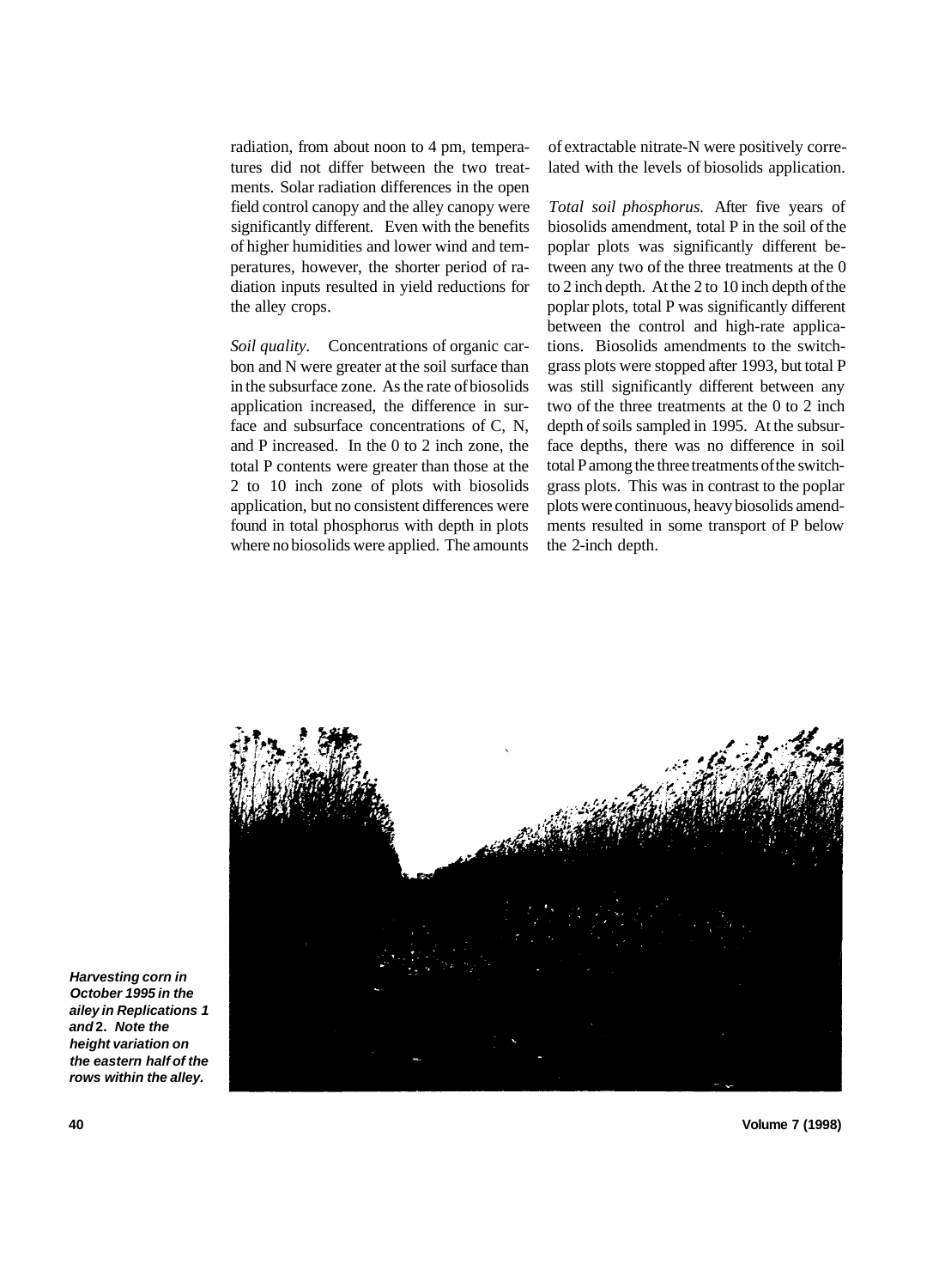*Total phosphorus in the poplar plots over time.* Because of the biosolids amendments, total P at the 0 to 2 inch depth of soils increased dramatically year by year since 1991 in both low and high biosolids amendment plots, except in 1994 when no biosolids were applied.

*Effect of biosolids amendments on P in mobile soil water.* The greatest mean P concentration was found in the mobile soil water samples collected from the low-rate biosolids plots rather than from the high-rate plots. It is believed that the higher salt content of the high-rate plots increased sorption of P from the biosolids.

Conclusions on soil quality were:

- Biosolids amendments at either the low or high level had a significant impact on total P in the 0 to 2 inch of soils under both poplars and switchgrass. In the poplars, part of the added P moved below the 2 inch depth. At the 2 to 10 inch depth, in the high-rate poplar plots, total P increased significantly.
- • Biosolids amendments increased P concentrations in mobile soil water (collected with zero-tension lysimeters at the 20 inch depth). P concentrations were greater in mobile soil water collected from the lowrate plots than from high-rate plots.
- • Biosolids amendment had little effect on P concentration in groundwater, even when total soil P was high.

*Trace metals in biosolids-amended soils under perennial crops.* The total concentration of Zn, Cu, and Pb increased as a result of biosolids applications, but there was no significant change in soil Ni concentrations due to applied biosolids. Available Cu and Zn at the soil surface increased under both crops in the biosolids treated plots. There was a slight increase in available Pb as a result of biosolids application. Although soil pH decreased due to biosolids application, the concentrations of available metals (especially Zn and Cu) were well below phytotoxic (poisonous to plants) levels. For the present trace metal studies are complete.

Even though the pH of the biosolids-treated plots decreased, most of the metals added to the soil with the biosolids under each crop remained in the upper 0 to 2 inch depth after six years, implying limited translocation. The high clay and organic C contents of the soils provided a large retention capacity for metals. In addition, less than 15 percent increase in the extractable metals confirmed that major portions of the added metals were precipitated or sorbed to the soil solid phase in unavailable forms. These factors probably prevented subsurface translocation of trace metals.

#### **Conclusions**

Based on the corn and soybean yields from 1995 and 1997, the trees lowered yields by 10 to 15 percent for corn and 20 to 33 percent for soybeans within the 50 ft. wide alley when compared to the open-grown production from fields to the north and east.

As for microclimatic changes within the top of canopy of the alley crops, wind speed is reduced, humidity is higher in the morning, and temperatures are lower throughout the rest of the day. Solar radiation inputs were as much as three to four hours less in the alleys than in the open-field control plots. Root competition between the trees and the crops does exist but is reduced with distance away from the trees and with higher biosolids inputs. These results suggest that alley width could be optimized to increase average yield of the alley. While a reduction in yield will always be expected in the first several rows near the trees, an increase in yield should be likely for the remaining rows as the alley is widened to an optimal width.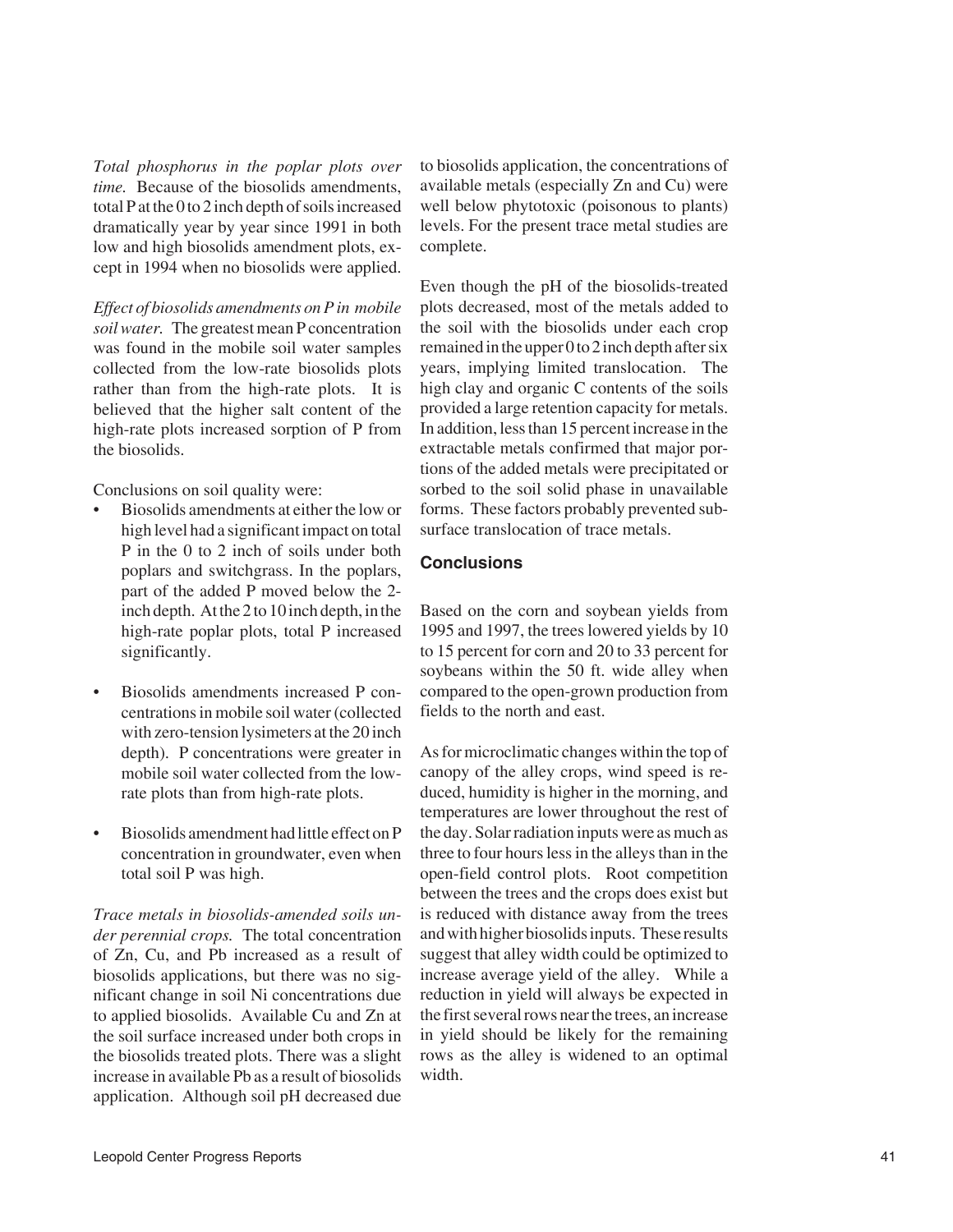On the economic side, all models, except hy-Biosolids amendments at both the high and assumed to be \$0 per acre, are profitable. The both the poplars and switchgrass. In the pop hybrid poplar/soybean following corn year. high-rate poplar plots, total P increased sigyear to over \$87/acre/year.

research plots) was positively correlated with amendment had little effect on P concentrathe level of biosolids applied to the soil. The tions in groundwater. concentrations of nitrate in soil water in or near the root zone are below levels that would raise *Trace metals.* The total concentration of Zn, tions of less than 1 mg mL-1.

brid poplar/reed canarygrass when the rota-low levels increased the concentration of total tion length is seven years and land cost is phosphorus in the 0 to 2 inches of soils under most profitable system in terms of annual lars, part of the added P moved below the 2 equivalent worth (AEV-\$/acre/year) is the inch depth. At the 2 to 10 inch depth in the Its AEVs vary from a low of about \$75/acre/ nificantly. Biosolids amendments increased P The concentration of nitrate-N in mobile soil depth. Phosphorus concentrations were greater water (sampled with the zero-tension lysim-in mobile soil water collected from low-rate eters installed at about 20 inches depth in the plots than from high-rate plots. Biosolids concentrations in mobile soil water (collected with zero-tension lysimeters) at the 20 inch

environmental concerns. Nitrate-N occurs in Cu, and Pb increased as a result of biosolids the groundwater below the site at concentra-applications, but there was no significant



*Additions and accumulations of biosolids-borne metals at the 0-2 inch depth of soil under each crop at the research site.*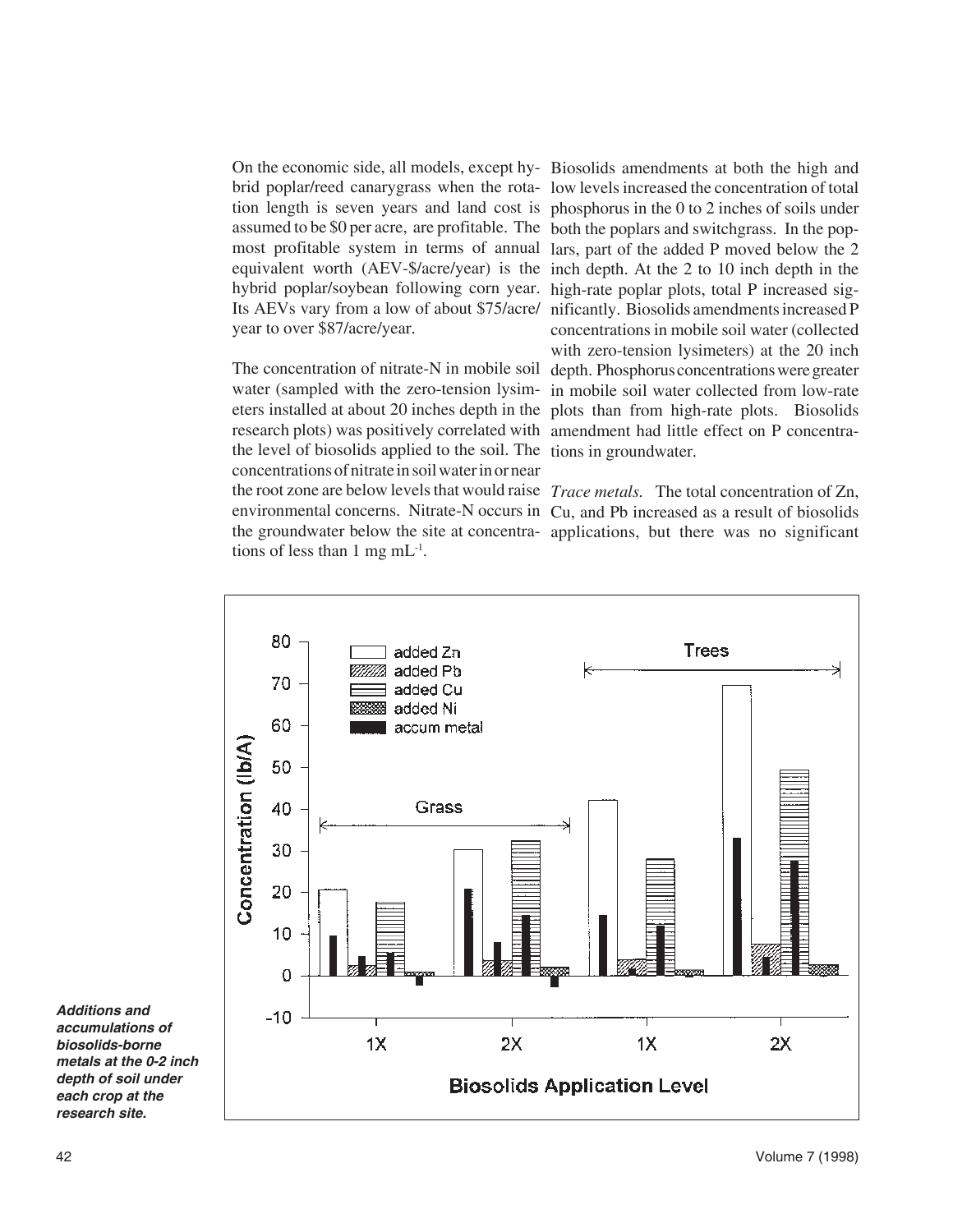change in soil N concentrations due to applied is applied annually in the biosolids combiosolids. Available Cu and Zn at the soil pared with no application of nitrogen. surface increased under both crops in the • There was no significant "leakage" of N biosolids treated plots. There was a slight from the system below the trees, grass, or increase in available Pb as a result of biosolid annual crops. There was a buildup of soil treatment. Although soil pH decreased due to P, but with effective above-ground manbiosolids application, the concentrations of agement including protection from eroavailable metals (especially Zn and Cu) were sion at harvesting, this should not be a well below phytotoxic levels. problem.

Even though pH decreased on most of the on the groundwater quality. biosolids treated plots, the bulk of the metals • This alley cropping system with between added to the soil with the biosolids under each 100 to 200 lbs/acre/year of available N crop remained in the upper 0 to 2 inch depth added from the municipal biosolids can after six years, implying limited translocation. serve as a model system for farmers who The high clay and organic C contents of the are considering establishment of a tree soils provided large retention capacity for met-<br>shelterbelt on their swine farms. The trees als. The results also suggest that pH manage-respond to high rates of nutrient loading. ment of biosolids-amended soil is important. Where soils have high organic matter and Since only one soil type was studied at the clay contents and are protected from ero-WPCF, we cannot extrapolate to other soils. sion, off-site impacts of biosolids applica-Over the long term, increasingly, acidic condi-<br>tions are likely to be minimal. tions in amended soil increase the mobility and bioavailability of the trace metals. **Education and outreach** 

*Information.* The kiosk and 12-panel poster have been used frequently and to good effect. **1995**: Groups of scientists and administrators The self-guided tour proved to be less viable from the People's Republic of China toured given the small number of people who choose the project site in September and November. to visit the Ames WPCF. Several successful The dean of environmental studies at a Cairo, field tours for the general public, farmers, Egypt university visited the agroforestry rescientists, and the staff of the Ames WPCF search plots in November and was guided by have been staged since 1995. Carl Mize. A Town and Country Tour of the

- There was a yield reduction for corn and soil and water quality. Joe Colletti presented that the crop alleys in the Ames system are ing the summer of 1995. too narrow to optimize yield.
- 

- 
- There was no measurable negative impact
- 

Ames Water Pollution Control Facility was **Impacts of results** held in August and about 50 people attended to<br>hear members of the team give presentations hear members of the team give presentations about the tree and annual crop production and soybeans grown in 50 ft. wide alleys be- a paper on the project and the economic astween 40 ft. tall hybrid poplar trees. Based pects at the Fourth North American on other shelterbelt research, we know Agroforestry Conference in Boise, Idaho dur-

Application of biosolids with N, P, and K **1996**: A group of Illinois farmers interested in increased the tree biomass production. The sustainable agriculture toured the site in spring tree biomass is enhanced by over 40 per- 1996. As part of the ISU Agronomy Days cent when about 200 lb/acre of available N event, tours were arranged for participants to